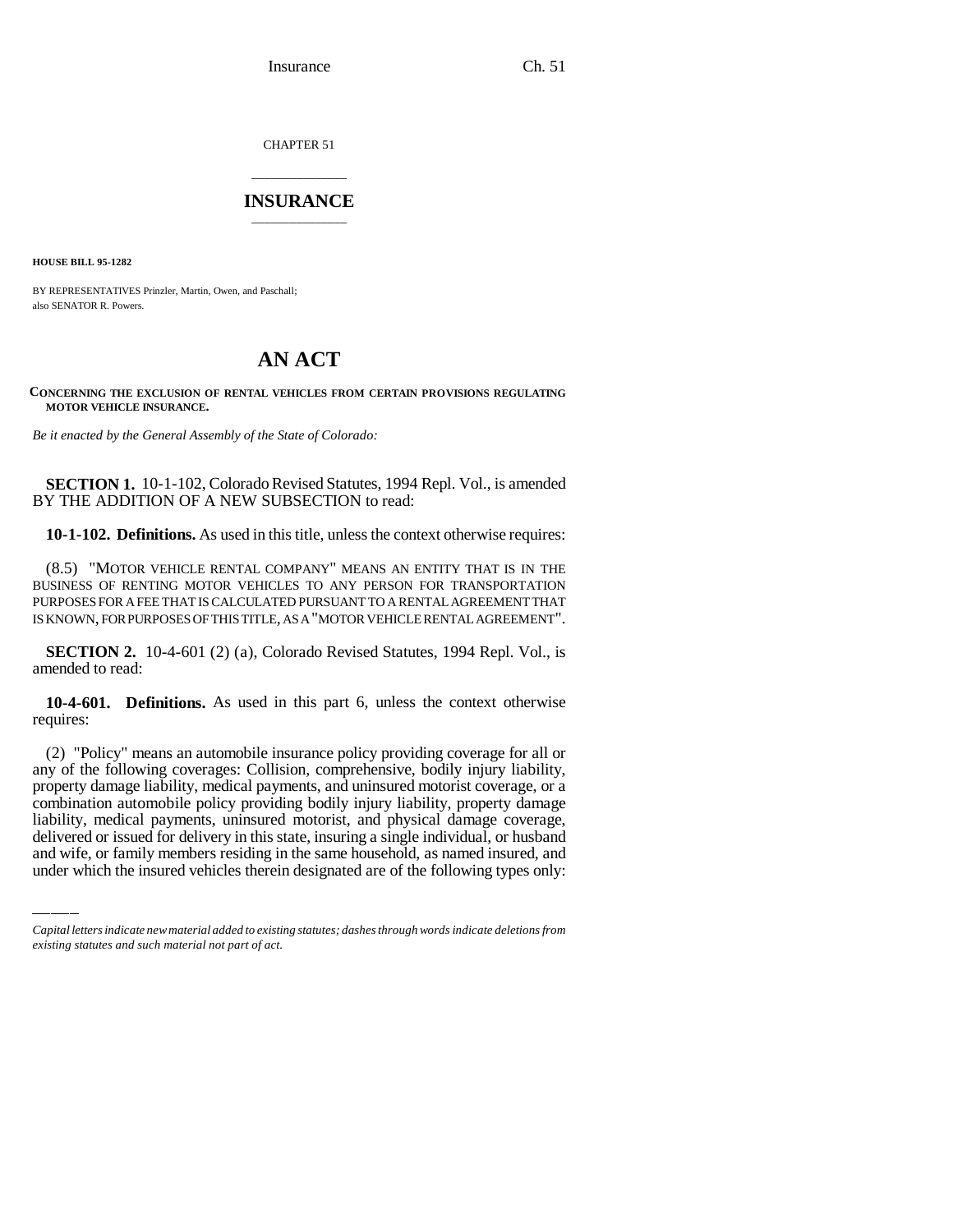(a) A motor vehicle of the private passenger or station wagon type that is not used as a public or livery conveyance for passengers nor rented to others PURSUANT TO THE TERMS OF A MOTOR VEHICLE RENTAL AGREEMENT; or

**SECTION 3.** 10-4-608, Colorado Revised Statutes, 1994 Repl. Vol., is amended to read:

**10-4-608. Exemptions.** (1) This part 6 shall not apply to any policy:

(a) Issued under an assigned risk plan established under section  $10-4-412$ ; or to any policy

(b) Insuring more than four automobiles;  $\sigma$  to any policy

(c) ARISING OUT OF A MOTOR VEHICLE RENTAL AGREEMENT OR ANY SELF-INSURANCE THEREOF;

(d) Covering a garage, automobile sales agency, repair shop, service station, or public parking place operation hazard; or to any policy of insurance

(e) Issued principally to cover personal or premises liability of an insured even though such insurance may also provide some incidental coverage for liability arising out of the ownership, maintenance, or use of a motor vehicle on the premises of such insured, or on the ways immediately adjoining such premises.

**SECTION 4.** 10-4-609 (1), Colorado Revised Statutes, 1994 Repl. Vol., is amended to read:

**10-4-609. Insurance protection against uninsured motorists - applicability.** (1) (a) No automobile liability or motor vehicle liability policy insuring against loss resulting from liability imposed by law for bodily injury or death suffered by any person arising out of the ownership, maintenance, or use of a motor vehicle shall be delivered or issued for delivery in this state with respect to any motor vehicle licensed for highway use in this state unless coverage is provided therein or supplemental thereto, in limits for bodily injury or death set forth in section 42-7-103 (2), C.R.S., under provisions approved by the commissioner, for the protection of persons insured thereunder who are legally entitled to recover damages from owners or operators of uninsured motor vehicles because of bodily injury, sickness, or disease, including death, resulting therefrom; except that the named insured may reject such coverage in writing.

(b) THIS SUBSECTION (1) SHALL NOT APPLY TO MOTOR VEHICLE RENTAL AGREEMENTS OR MOTOR VEHICLE RENTAL COMPANIES.

**SECTION 5. Effective date - applicability.** This act shall take effect upon passage, and shall apply to agreements entered into and acts occurring on and after said date.